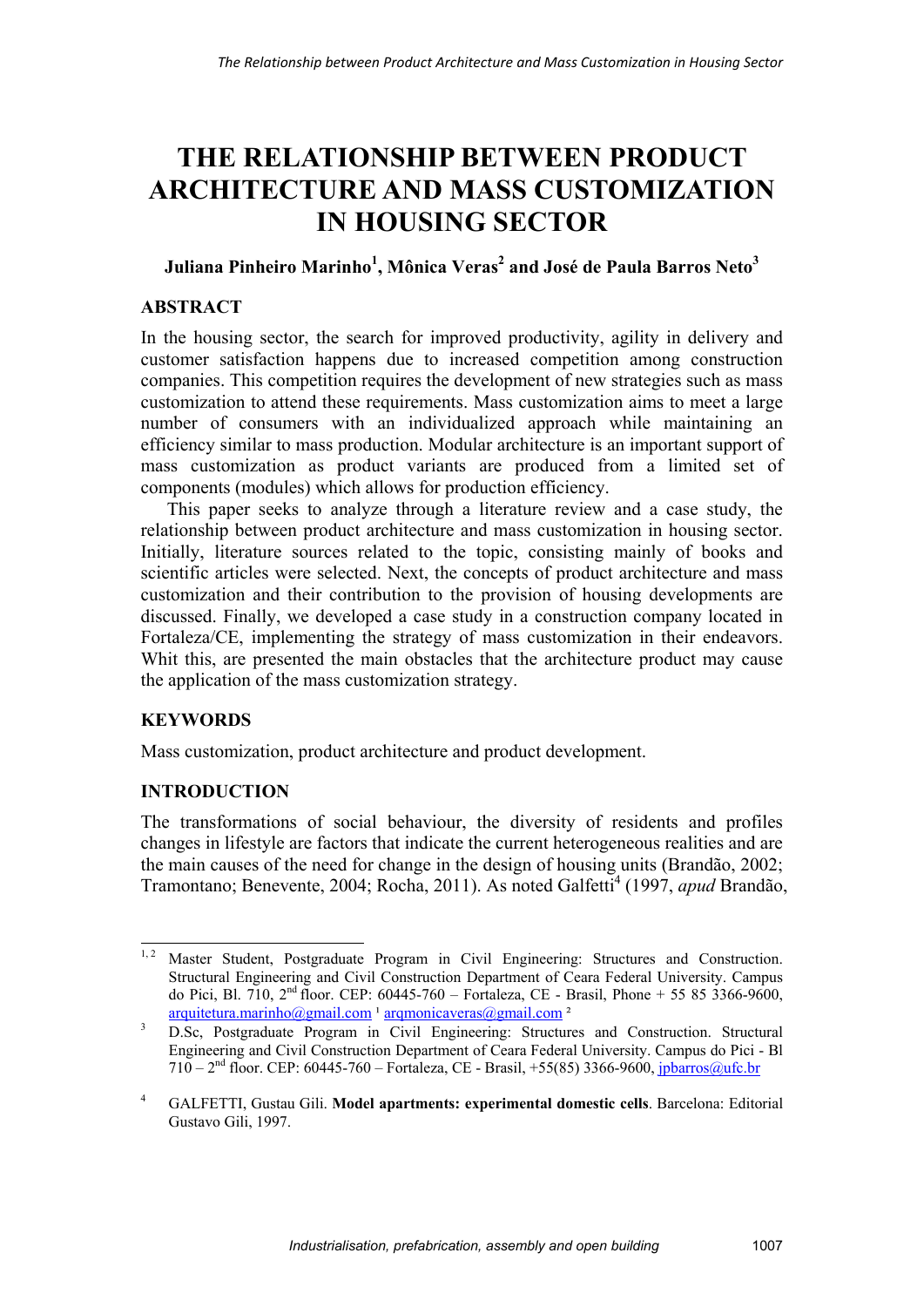2002), the stereotypical housing, designed to a standard family, an average user, that never existed.

Unlike what happened with the sector of the construction industry, market saturation led to increased competition among manufacturing firms, changing the paradigm of mass production more geared to the needs of the consumer strategies (Lampel; Mintzberg, 1996; Szwarcfiter; Dalcol, 1997; Tillmann, 2008). The industry and service sectors recognized the segmentation of consumer profiles and that their needs differ by demographic variables, geographical location, economic resources, lifestyle and others, realizing the difficulty of continuing to exploit the economics of scale (Szwarcfiter; Dalcol, 1997; Canova; Hochheim, 2008).

Currently, this more flexible movement is a reaction to the significant economic and technological forces, as well as the standardization movement was in its time (Lampel; Mintzberg, 1996). Under this new perspective, Tillmann (2008) has listed some strategies of market segmentation, as well as related concepts such as: the logical of individualization (Lampel; Mintzberg, 1996); niche markets (Kotler, 1998); markets customization (Davis, 1987); individualized marketing (Rapp; Collins, 1990) and, by differentiation competition (Porter, 1980). The author states that these terms point to a shift in focus in marketing.

Among these new strategies, there is mass customization (MC), which refers to a strategy of customizations of goods and services with cost and schedule similar to standard products (Jiao; Ma; Tseng, 2001; Rocha; Formoso; Santos, 2012). Stan Davis was who first coined the term mass customization, in his book *Future Perfect*, published in 1987 (Duray; Ward; Milligan; Berry, 2000; Silveira; Borenstein; Fogliatto, 2001; Jiao; Ma; Tseng, 2001; Tillmann, 2008).

Since then, several areas such as operations management, supply chain management, product development process, product architecture, information technology and marketing discuss MC, but still no consensus on the limits and scope of the term (Jiao; Ma; Tseng, 2001; Rocha, 2011). Therefore, companies seeking to develop products with low production cost and high differentiation are adopting the strategy of MC in order to rapidly attend to customer and market demands.

Some efforts have been made to enable the adoption of MC strategy also in the construction industry (Tillmann, 2008). Some examples can be cited, such as production of prefabricated housing in Japan (Noguchi, 2003); mass custom design for housing in Mexico (Noguchi, Hernàndez-Velasco, 2005) and; housing sector's companies in the UK (Barlow; 1998; Rocha; Formoso; Santos, 2012). Several authors recognize the need to produce dwellings that meet adequately the needs of residents (Brandão, 1997; 2002; 2011; Tramontano; Benvente, 2004; Tillmann; Formoso, 2008; Xavier; Barbirato, 2011).

The product architecture is considered one of the key activities for the industrial development of products (Dahmus; Gonzalez-Zugasti; Otto, 2001). This concept ensures productivity while fulfilling customer expectations (Muffatto; Roveda, 2002).

Therefore, if the goal of the construction company is to adopt the strategy of MC for better results in relation to customer satisfaction, reduced costs and increased productivity, the product architecture should be contemplated if this goal to be met efficiently. The concept of product architecture (PA) is a way to facilitate the implementation of MC strategy (Du; Jiao; Tseng, 2001; Halman, 2008; Tillmann, 2008; Rocha, 2011).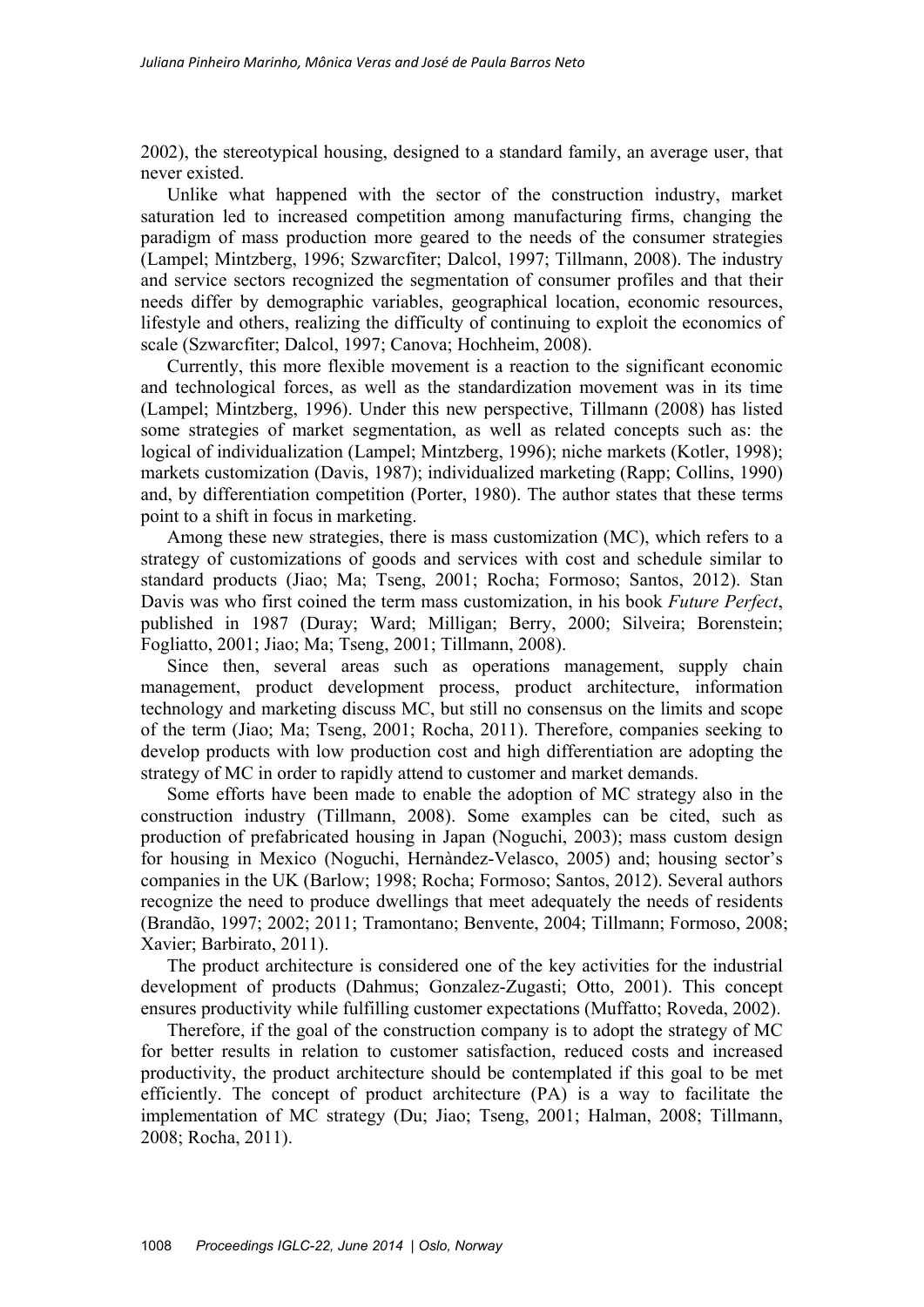In the construction industry, few studies have been conducted addressing the concept of product architecture as reengineering in the construction of the housing sector (Roy; Brown; Gaze, 2003); relationship between process modularity, functional coordination and MC (Hofman; Halman; Ion, 2008); the modular approach in Dutch houses (Halman; Voordijk; Reymen, 2008); tactics of MC for Brazilian housing production (Tillmann; Formoso, 2008); the relationship of supply networks for architecture modular product in the construction industry (Hofman; Voordijk; Halman, 2009); an overview of the strategies of customization in the construction industry (Rocha; Formoso; Santos, 2012).

# **METHODOLOGY**

The research was divided into three stages. The first was a research strategy, a literature search performed as a way to understand the process of development of housing projects from the application of MC strategy using the concept of product architecture. This literature research was prepared based on previously published material. The material was selected based on the proximity and relevance to the discussed topic, performing a historical and current overview on the subject.

In second stage, project that used the strategy of MC was selected. At this stage, interviews with industry customization of construction and architecture firms responsible for the project were applied. Issues relating to the adoption of this strategy and mapping of the venture development process were addressed.

The last step was to analyze floor plans options offered to the customer. This analysis sought to identify the concepts related to product architecture. Finally, we analyzed the adoption of CM practices in product development, their main process obstacles, aiming at improving the use of this strategy.

# **LITERATURE REVIEW**

In the twentieth century, the United States emerged in mass production, which has its precursor Henry Ford. This executive provided the conditions for the auto industry to be the most influential in the development of techniques of operations management (Correa, Correa, 2011). This means production of goods is based on production with stable flow in large scale and operational efficiency of the assembly line, specialized machinery and labor of workers through standardized products (Pine, 1994; Correa, Correa, 2011).

Henry Ford brought to the industrial environment, the principles of - division of labor, choosing the right employee for the job, joining them with the principles of interchangeability of parts produced in huge quantities automatically (Correa, Correa, 2011). Those authors also claims that Henry Ford added to these the idea of standardization of products and make products move up, while workstations were static.

Due to the success of mass production, which for so long controlled the world and increased the income of its practitioners, it was extremely difficult for administrators of the 1970s and 1980s realize that society was actually changing (Pine, 1994). To this author, the homogeneity of markets was challenged by changes in the needs and wishes of consumers.

The first attempts to resolve the conflict between the need for standardization to reduce costs and diversity in the format requested by consumers emerged in the mid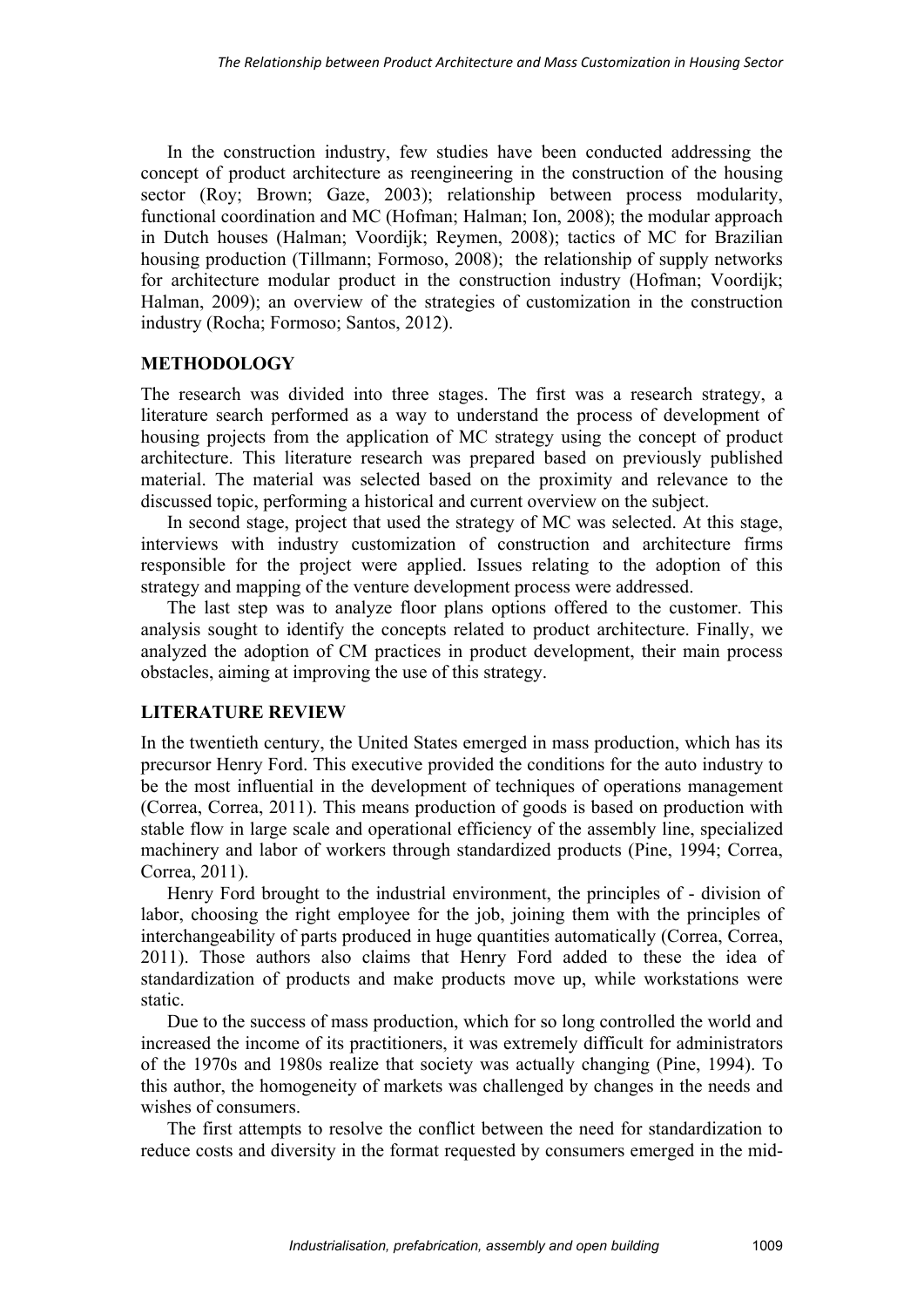1920s, Alfred Sloan at General Motors (Womack, Jones, Roos, 1990). Those authors claim that Sloan sought to reach different market segments by producing five different product models. However, the starting point for change in the paradigm of flexible production came with the development of industrial engineering at the car plant, called Toyota Production System, led by Ohno and Shingo in the 1950s in Japan (Koskela, 2000).

This new paradigm, called lean production, combines the advantages of mass and artisan production, while avoiding the rigidity of the first and the high cost of the second (Womack, Jones, Roos, 1990). These authors also stated that this new paradigm uses teams with multi-skilled workers at all levels of the organization, increasingly automated and flexible in order to produce volumes of products with huge range machines. In addition to these changes, we can also mention the elimination of inventories, reduction in lot size, reconfiguring the layout, greater cooperation between actors in the supply chain and reducing set-up time among others (Koskela, 2000).

The new production model has emerged from the growing trend for segmentation of consumer markets; increasingly away from the traditional markets of standard goods inherent to industrial paradigm based on mass production (Szwarcfiter; Dalcol, 1997). Those authors also argue that this phenomenon arose due to the increasing difficulty of firms to organize themselves along the lines of Fordism, with the exploitation of economies of scale through hard standardized equipment that produce goods in large lots to dilute the unit cost of the product and high investment in such equipment.

In the 1960s and 1970s, the market became even more complex and intense in competition, faster delivery of goods to customers became a muster (Shivanand; Benal; Koti, 2006). A customization strategy was formulated where companies had to adapt to a more flexible environment and meet different market segments, through its operations; this innovation is related to the effort to gain competitive advantage (Shivanand; Benal; Koti, 2006).

#### **MASS CUSTOMIZATION**

From the 1980s onwards, Pine (1994) points to the emergence of process that simultaneously combines mass production and customized production, called mass customization (MC). The adoption of this strategy can be seen as a natural evolution of the companies, as the processes became increasingly flexible and optimized for quality and costs (Silveira, Borenstein, Fogliatto, 2001).

The concept of MC refers to a strategy of providing customized products and services through flexible processes, at rates and terms similar to standard products (Duray, 2000; Silveira, Borenstein Fogliatto, 2001; Rocha; Formoso; Santos 2012).

The implementation of this strategy and related principles must be aligned with the organization strategic goals and processes. A strategic definition of customization depends on the particular environment each company operates (Rocha, 2011). The author states that there is not only one customization strategy, there are many that can be developed based on a MC approach.

The increasing demand for variety and flexibility encourages companies to consider building new housing projects, types of products and processes (Halman; Voordijk; Reymen, 2008 Hofman; Halman, Ion, 2006), creating a closer relationship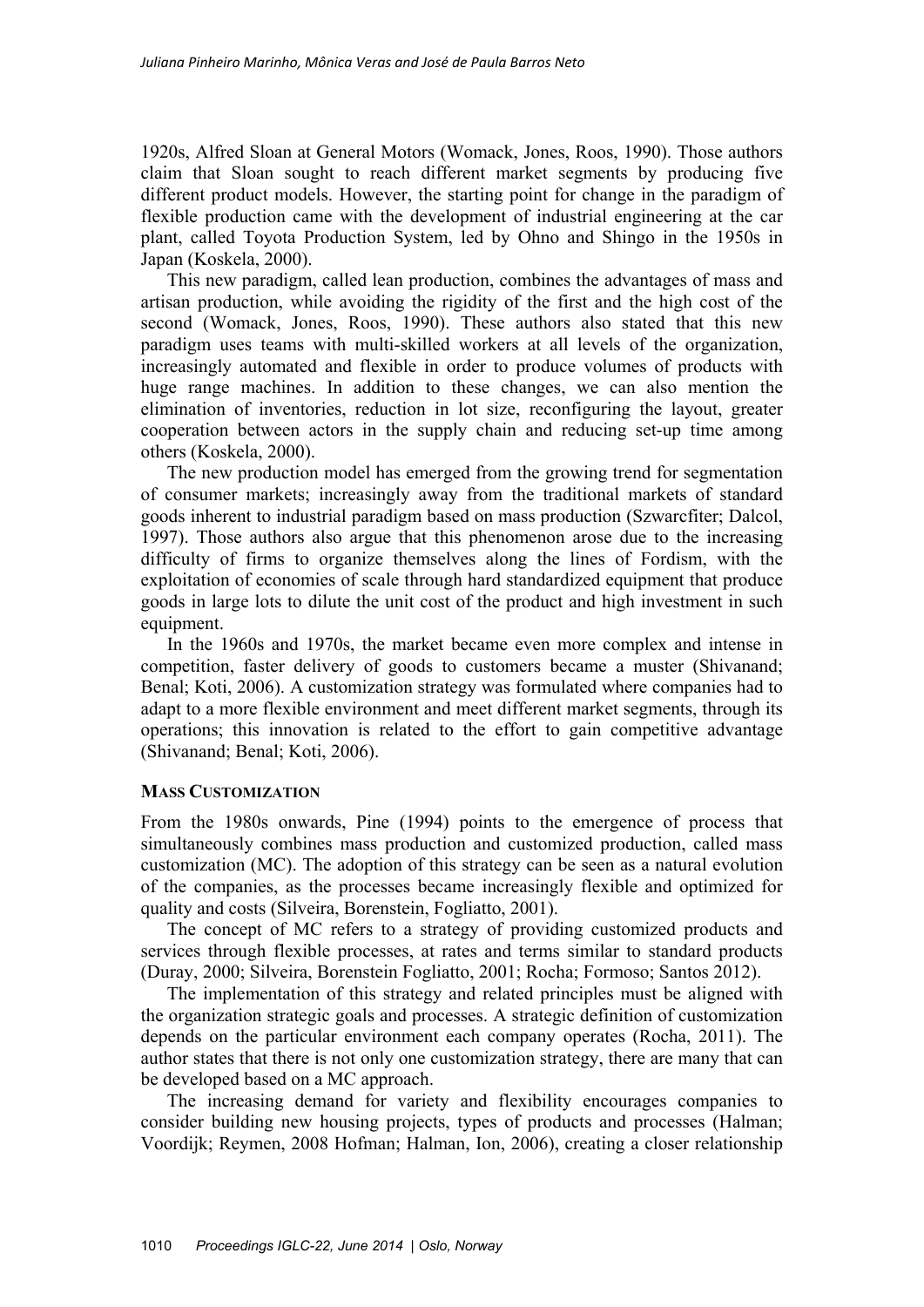between client and company, which now includes requests for design changes. This has become an emerging condition in the production process for the construction industry: the personalization and choice (Brandão, 2002).

Currently, construction projects are organized in chains of temporary supply with direct implications in strategies of customization that can be developed (Koskela, 2000; Rocha, 2011). Accordingly, Rocha (2011) states that it is unlikely that a single strategy is used for customizing a large volume of products as in the manufacturing sector, because these strategies vary from one project to another, depending on the specific goals and stakeholders.

In the construction industry, some research addressed the concept of MC, such as re-engineering in the construction of the housing sector (Roy; Brown; Gaze, 2003); relationship between process modularity, functional coordination and mass customization (Hofman; Halman, Ion, 2006), the modular approach in Dutch houses (Halman; Voordijk; Reymen, 2008); tactics of mass customization for Brazilian housing production (Tillmann; Formoso, 2008), the relationship of supply networks for modular product architecture in the construction (Hofman; Voordijk; Halman, 2009); industry an overview of the strategies of customization in the building sector (Rocha; Formoso, Santos, 2012).

However, some changes are suggested for improving the implementation of this strategy, such as: creation of standards and internal company procedures, better coordination between projects, deadlines for changes requests, limiting choices (Brandão, 2002), changes in the product development process, supplier involvement in customization, improved information management and planning in the production process (Tillmann, 2008).

#### **PRODUCT ARCHITECTURE**

Determine the Product Architecture (PA) is one of the key activities for any industrial action in product development (Dahmus; Gonzalez-Zugasti; Otto, 2001). This activity must ensure productivity and at the same time ensuring that the products meet the expectations of customers in terms of technical performance, innovation and delivery time (Muffatto; Roveda, 2002).

For better understanding the PA concept, some definitions found in the literature are described below:

- Wang et al. (2010, cited Rocha, 2011) defines PA is a conceptual representation of the physical components used to manufacture a product, along with the interactions between them, that affect the operation of the product;
- Rozenfeld et al (2006) defines PA that as how functional elements, i.e., systems, subsystems and components are arranged and how they relate through their interfaces;
- To Ulrich (1995), PA is the method by which the function of a product is allocated to its physical components. That is, as the functional elements, through a mapping of the physical components and their specifications will interact through their interfaces.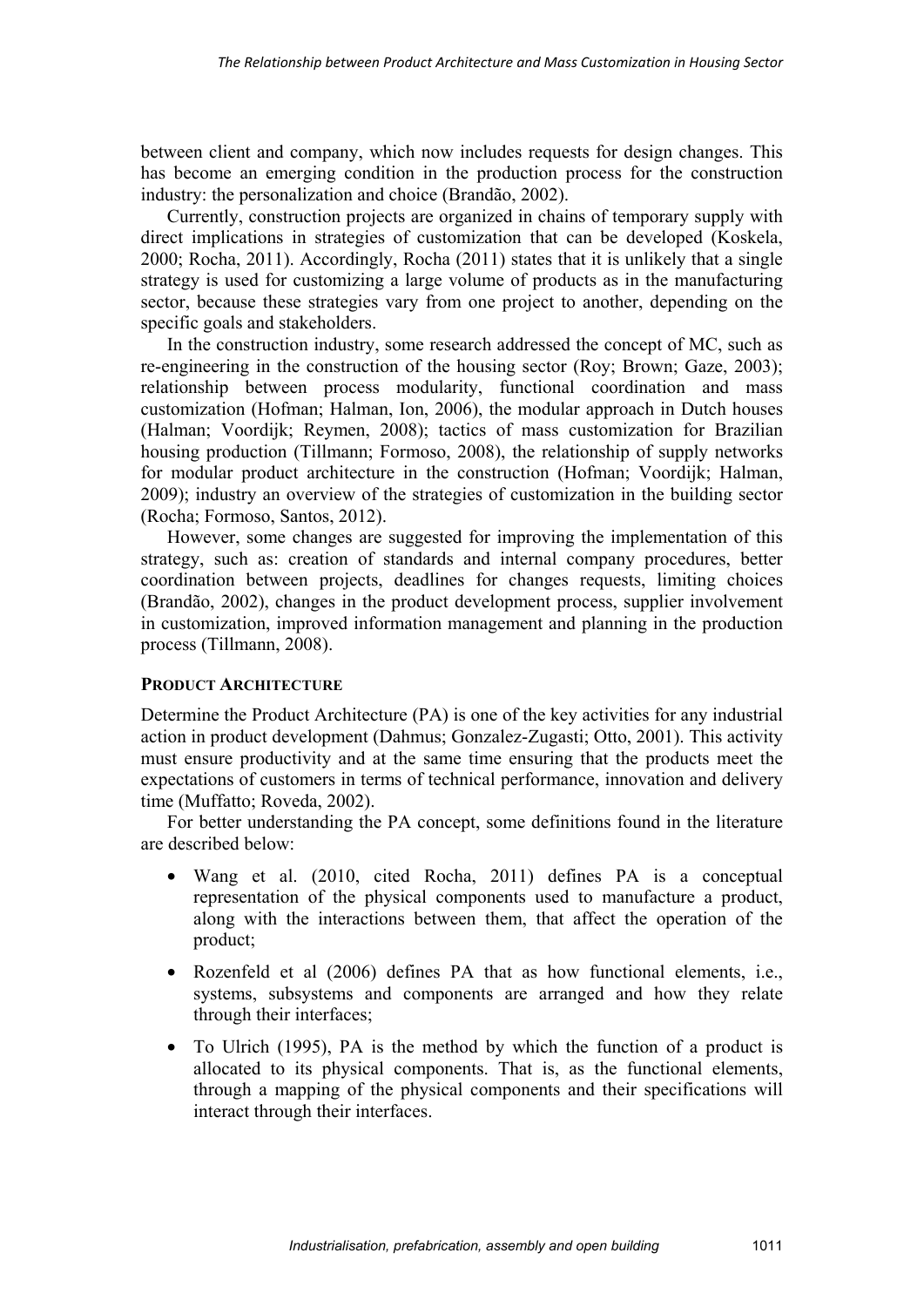According to Ulrich (1995), the functional elements can be translated in form of diagrams, which describe the structural function of the product. In the case of a housing project, the functions required by a unity are identified (i.e. sleeping, eating, dressing, and studying among others). From the identification of functional elements, map the physical components, where component is the physical part or separate subset, distinct from any part of the product, allowing their inclusion, withdrawal or amendment (Ulrich, 1995) (i.e. rooms that can be added, withdrawn or modified in a choice of plant as a bedroom, bathroom, office, closet, kitchen among others). In the next step the interaction among these components through the interfaces are determined. To the author, these interfaces may involve geometric or no contact interactions (i.e. the rooms can be interconnected through doors, hallways, walkways, masonry among others).

Ulrich (1995) also states that PA has two types: modular architecture and integral architecture. Modular architecture exists in the mapping one-to-one from the functional elements to physical components (Ulrich, 1995; Salvador; Forza; Rungtusanatham, 2002). Rocha (2011), in turn, said modular architecture in which two or more physical components play more than one role, or two or more functions are performed by a single component. Integral architecture exists in a complex mapping (not one-to-one) of the functional elements to physical components and connection of components through interfaces. To Rocha (2011), this type of architecture is not suitable for customization strategies, once its requires a product designed from scratch for each order, jeopardizing costs and delivery times similar to MC products. Although most of the products cannot be classified strictly as modular and integral, the project can take different architectures (Rocha, 2011).

One implication of this concept is that, to the extent that different segments of the market require slightly different products, products variants of each segment may differ in one or more modules; the rest of the product remains unchanged (Salvador, 2007). Thus, the author states that the purpose of product modularity is to have different products, with minimal differentiation.

Associated with PA, there are also other guidelines and concepts that support the use of MC and can be applied in the housing sector. Among them, we highlight:

- Flexibility and Postponement: Allow production systems to handle product variants created under the strategy of customization. (Feitzinger, Lee, 1997; Rocha, 2011);
- Plataform: The term refers to the specific platform configuration of a production system to generate easily from it the desired range of products. The use of the platform allows you to tailor products to specific customer groups in order to increase their satisfaction (Mufatto; Roveda, 2002; Halman *et al.*, 2003; Halman et al., 2008)

#### **CASE STUDY**

The company chosen for this study is a company, developer and builder, part of a business group, founded in 1977 in the city of Fortaleza, state of Ceara/Brazil. It is ISO 9000 certified, and implements lean construction philosophy. The company primarily operates in ventures that are characterized by vertical housing buildings, and during the study were 6 projects running. A work consisting of two towers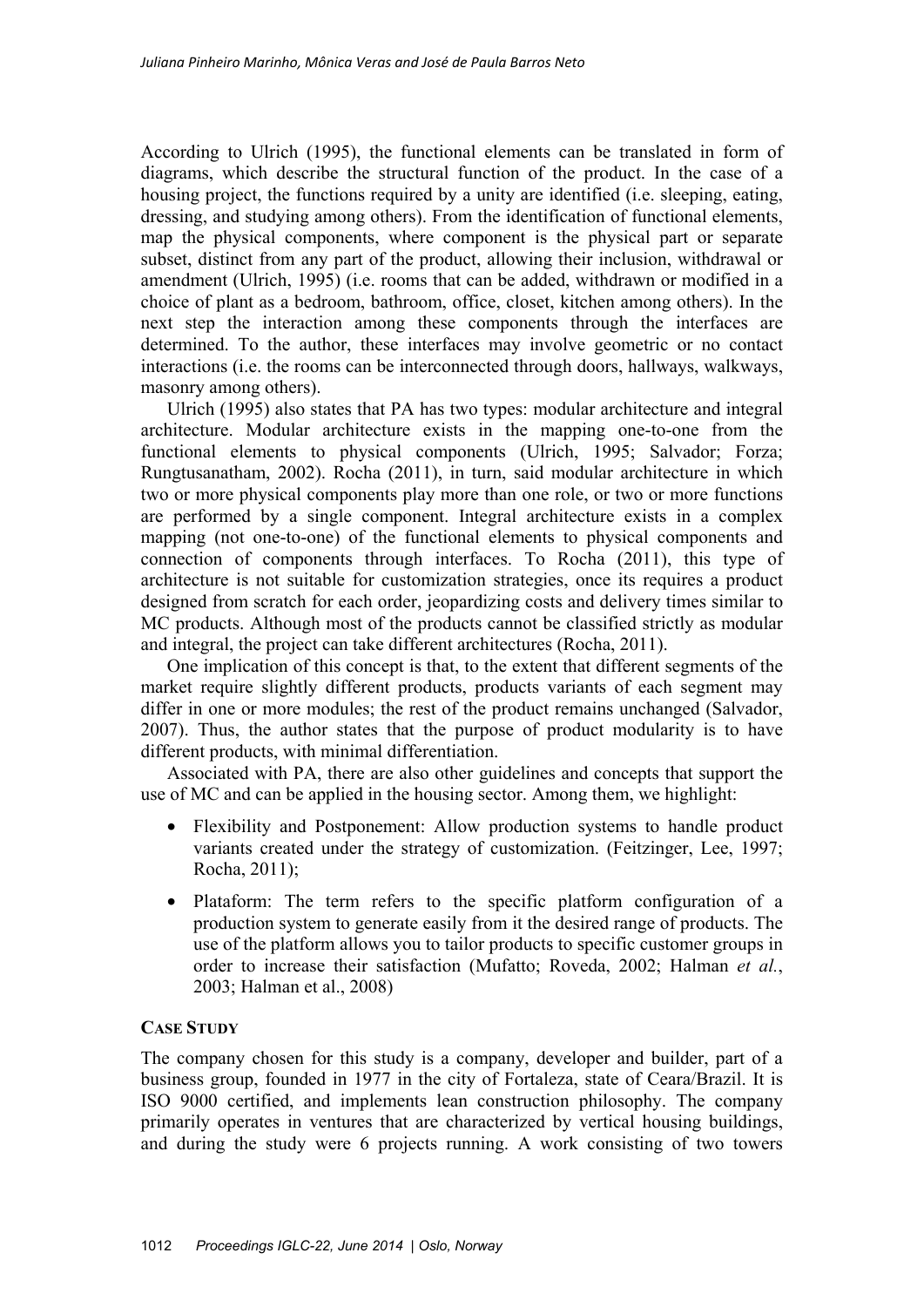multifamily buildings (A and F), located in Fortaleza, whose main characteristics are described in Table was analyzed.

| <b>Type</b>                | <b>Residential</b> |
|----------------------------|--------------------|
| N. <sup>o</sup> towers     | 2                  |
| No floor/ towers           | 22                 |
| Units / floor / towers     | 2                  |
| Total of units             | 84                 |
| Area of apartments $(m^2)$ | 160,03             |

| Table 1: Key features of the project. |  |
|---------------------------------------|--|
|                                       |  |

After the pre-launch stage, two plan options were presented, in addition to type plan. These options are offered by the company, attending a practice applied to product development, with no increase in the total projects costs. It has been found through a survey done by the company that most customers opted for MC (45.7% in Tower A and 52.5% in F tower). According to type plan, called Family and other two options, called Grand Family and Petit Family, respectively.

Product development is described with information collected after an interview with the designer and builder, which identified, mapped and sequenced the macro process steps described below:

- Acquisition of land;
- Hiring the architectural firm;
- Development of the Preliminary Study of the development and the plan with the Family option;
- Pre-launch of the project;
- Define the type of customization in the case of this project was to MC. The contractor determines the amount and layout options that will be offered to customers;
- Request from the contractor to the designer for the development of plan options;
- Provision of plan and floor covering options to customers through a form that must be completed, along with the identification of owner and apartment. The declaration of the chosen options can be performed also by e-mail, letter or phone call directly to the customization section of the company;
- Final development of the project made compatible with other projects (structure, facilities, landscaping etc.);
- Construction and project delivery.

# **RESULTS AND DISCUSSIONS**

First, the number of variants have been identified and their characteristics, according to Figure :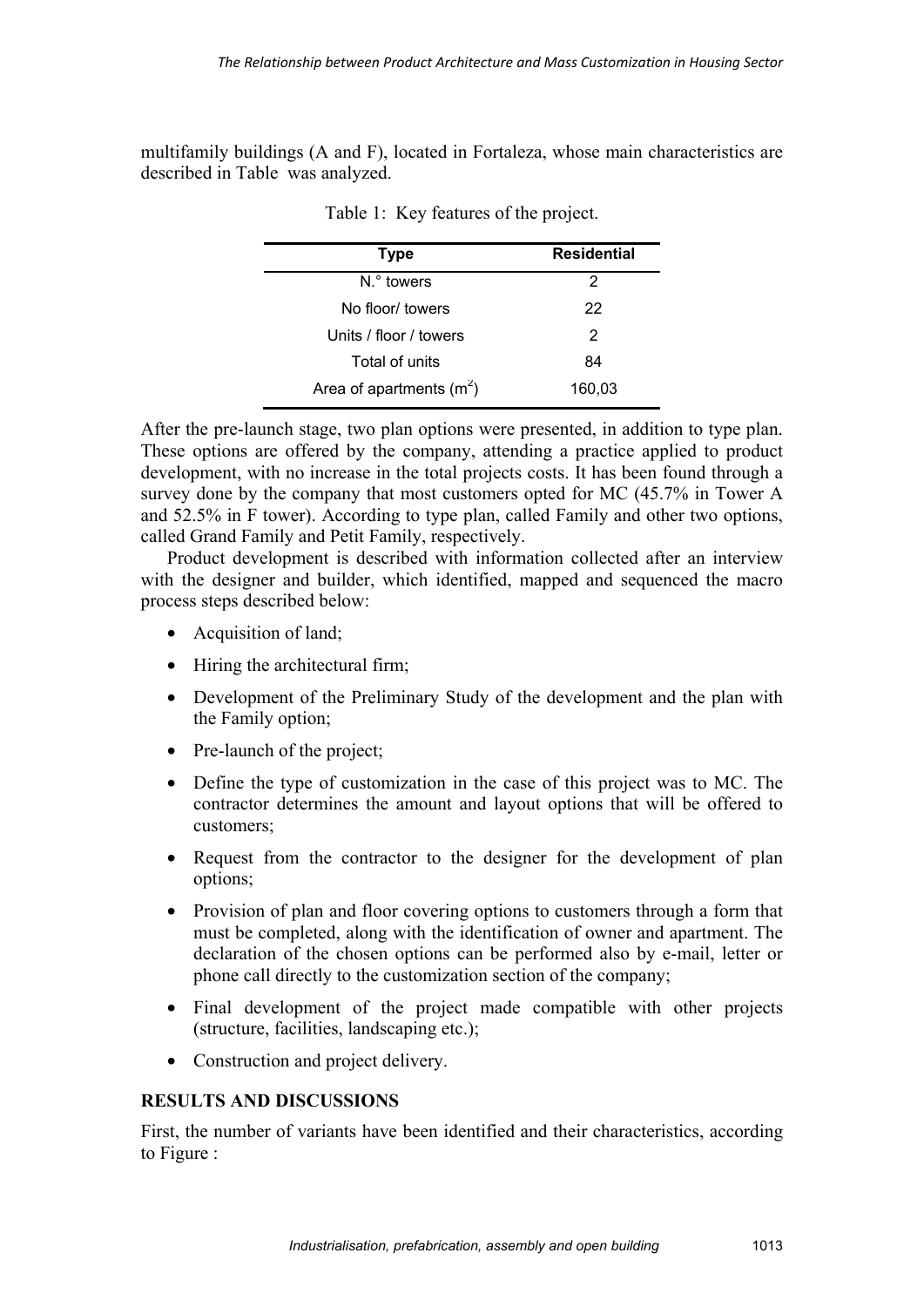- Family Option: 3 suites, 1 cabinet, toilet and linen closet;
- Grand Family Option (Variant A): 4 suites, one with reversible bathroom;
- Petit Family Option (Variant B): 3 suites with expanded and toilet room.



Figure 1: Numbers of variants.

This architecture includes mapping one-to-one from the functional elements relative to the frame to the physical components (Ulrich, 1995). To investigate this concept we analyzed each environment of each option plan. These environments were given the name of the module following the function that they develop and location in the plan, this survey identified 9 variants. Table 2:

| <b>Module</b> | <b>Rooms</b>                                                            |
|---------------|-------------------------------------------------------------------------|
| Module 01     | bedroom 01                                                              |
| Module 02     | bathroom 01                                                             |
| Module 03     | cabinet and wardrobe                                                    |
| Module 04     | toilet                                                                  |
| Module 05     | bedroom 02                                                              |
| Module 06     | reversible bathroom                                                     |
| Module 07     | bathroom 02                                                             |
| Module 08     | toilet                                                                  |
| Module 09     | Extended room                                                           |
| Module 10     | Platform 01: living room and dining, kitchen, service area, dependence. |
| Module 11     | Platform 02: bedroom 03, master bedroom, closet e hall.                 |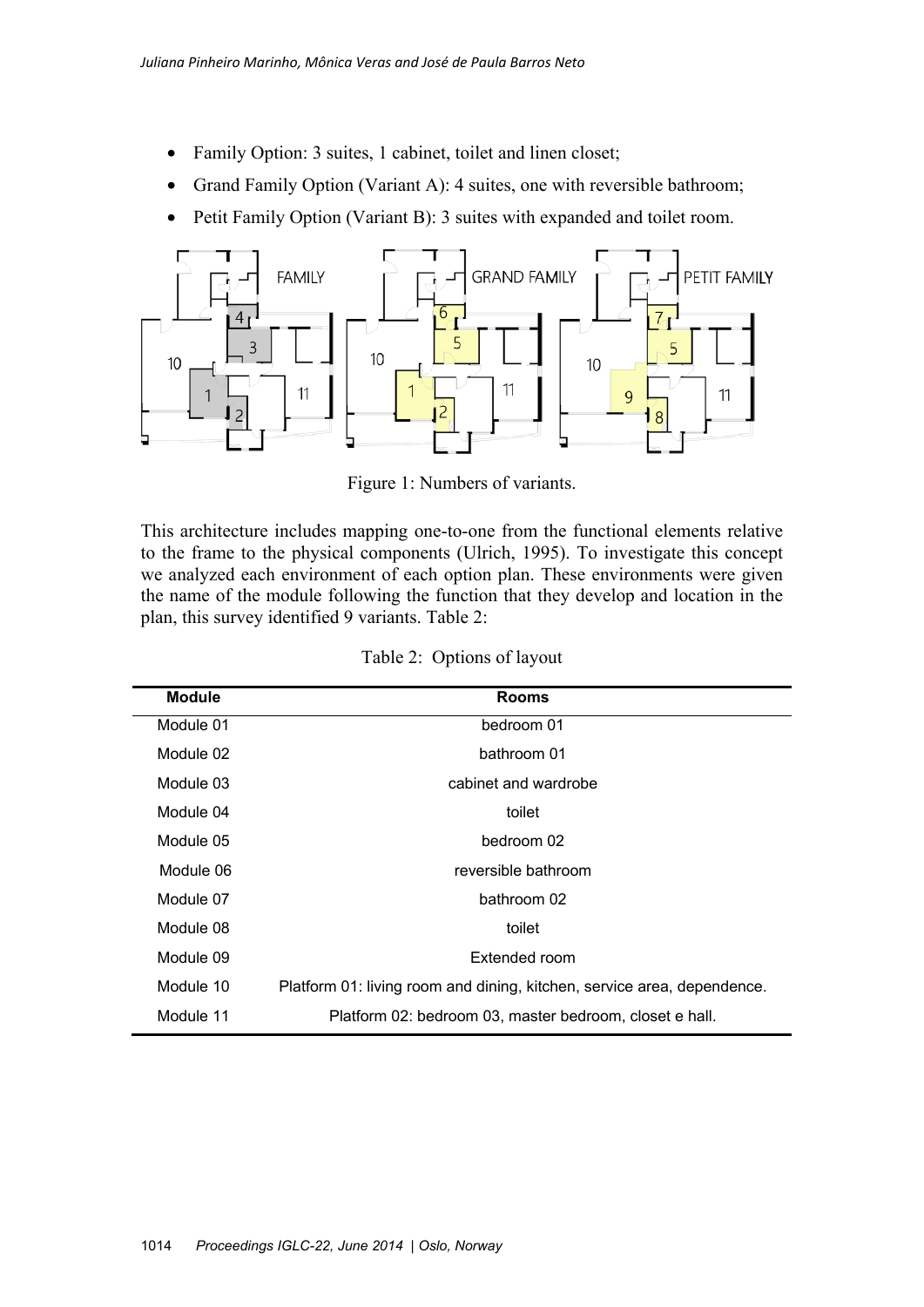The modules of the same environment form a module of families, described in Table 3 below:

| <b>Type of family</b> | <b>Module</b>       |
|-----------------------|---------------------|
| Family A              | Modules 01 e 09     |
| Family B              | Modules 02 e 08     |
| Family C              | Modules 03 e 05     |
| Family D              | Modules 04, 06 e 07 |
| <b>Family E</b>       | Platform 10 e 11    |

Table 3: Module of families

# **CONCLUSIONS**

To better utilize the strategy of MC we need to better understand the concept of PA and the use of modular architecture. This analysis concludes that in the set of families, there are modules that require change in plumbing and wiring design and masonry.

For Ulrich (1995), the solution would be to reduce interface contact surfaces, positions and sizes of the components. That is, the family of modules and interface should minimize the differences among the possible choices. We can see this most evidently between the petit family option and the other options. The interface module 9 for module 1 requires a decision of this option at a very early stage of the work, when the client should choose the plan before the completion of the structure. Postpone the decision of the customer to an earlier date of delivery of the product can generate greater satisfaction, as it corresponds the needs presented at the time of product delivery.

# **ACKNOWLEDGMENTS**

FUNCAP, Ceara Federal University and GERCON by research incentive.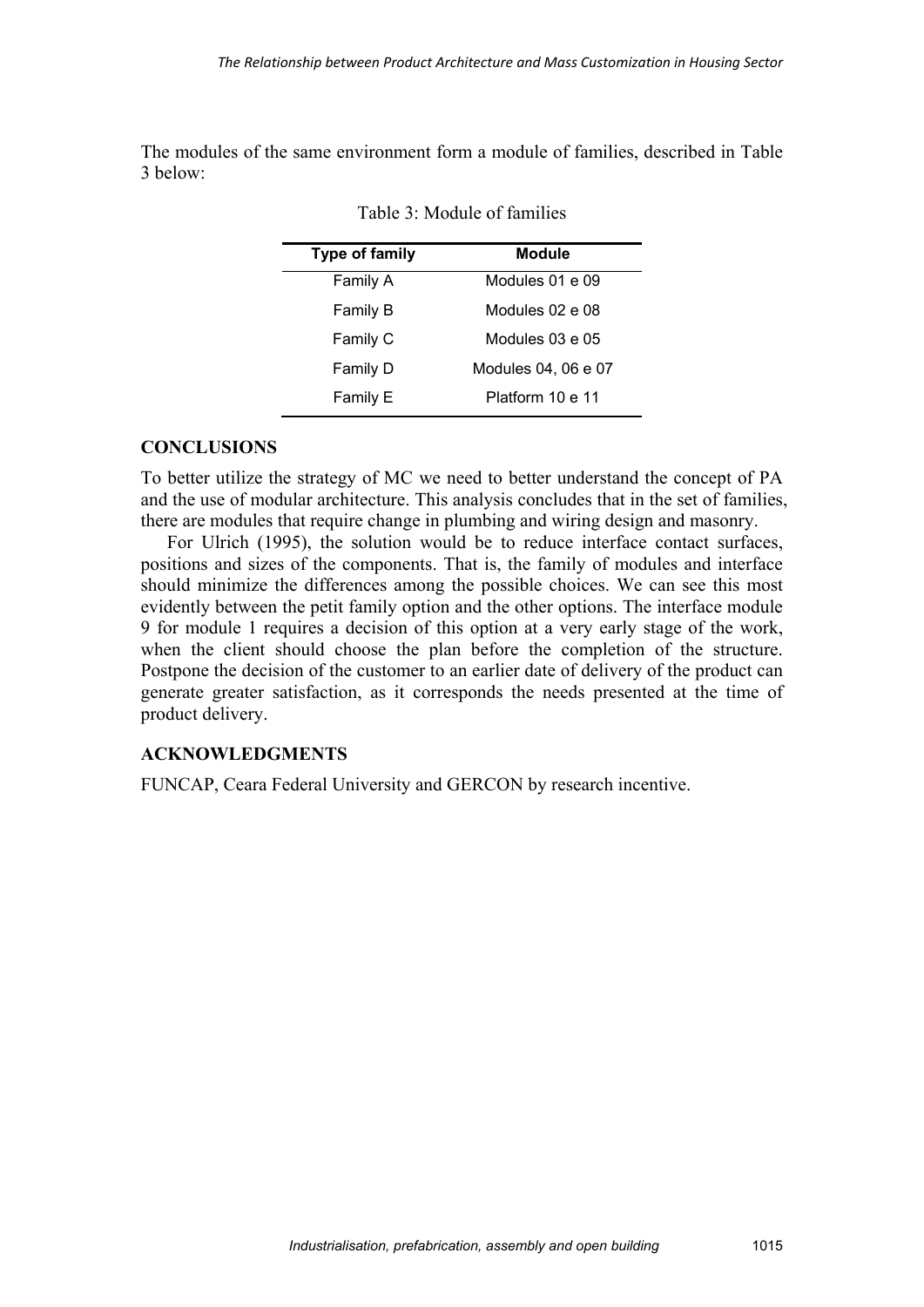# **REFERENCES**

- Amaral, Daniel C. Arquitetura Para O Gerenciamento De Conhecimentos Explícitos Sobre O Processo De Desenvolvimento Do Produto. Tese (Doutorado Em Engenharia Mecânica) – Escola De Engenharia De São Carlos, Universidade De São Paulo, São Carlos, 2002.
- Barlow, James. From Craft Prodution To Mass Customization? Customer-Focused Approaches To Housebuilding. International Group For Lean Constrution, 1998.
- Brandão, Douglas Queiroz. Flexibilidade, Variabilidade E Participação Do Cliente Em Projetos Residenciais Multifamiliares: Conceitos E Formas De Aplicação Em Incorporações. 1997. 235 F. Dissertação (Mestrado Em Engenharia Civil) – Escola De Engenharia, Universidade Federal De Santa Catarina, Florianópolis, 1997.
- Brandão, Douglas Queiroz. Diversidade E Potencial De Flexibilidade De Arranjos Espaciais De Apartamentos: Uma Análise Do Produto Imobiliário No Brasil. 2002. 429 F. Tese (Doutorado Em Engenharia De Produção) – Escola De Engenharia, Universidade Federal De Santa Catarina, Florianópolis, 2002.
- Brandão, Douglas Queiroz. Disposições Técnicas E Diretrizes Para Projeto De Habitações Sociais Evolutivas. In: Ambiente Construído, Porto Alegre, V.11, N.2, P.76-93, Abr./Jun. 2011.
- Canova, Gisele R. N.; Hochheim, Norberto. Análise Do Mercado Imobiliário Com Uso De *Geomarketing*. In: Lares 2008, São Paulo. Anais, 2008.
- Collina, Luisa. System Architecture. In: Manzini, Ezio; Collina, Luisa; Evans, Stephen (Org.). Solution Oriented Partnership: How To Design Industrialized Sustainable Solutions. Crandfield: Oscar Press, 2004. 169 P.
- Davis, S. Future Perfect. Reading: Addison-Wesley, 1987. 243 P.
- Dahmus, Jeffrey B., Gonzalez-Zugasti, Javier P., Otto, Kevin N. Modular Product Architecture. Center For Innovation In Product Development, Massachusetts Institute Of Technology, Cambridge, 2001.
- Du, X.; Jiao, J.; Tseng, M. Architecture Of Product Family: Fundamentals And Methodology. Concurrent Engineering: Research And Application, V.9, N.4, P. 309-325, 2001.
- Duray, R. Et Al. Approaches To Mass Customization: Configurations And Empirical Validation. International Journal Of Operations And Production Management, V. 18, N. 6, P. 605-625, Nov. 2000.
- Egan, F. Rethinking Construction. The Report Of The Construction Task Force. The Report Of Uk Construction, 1998.
- Feitzinger, E.; Lee, H. L. Mass customization at Hewlett Packard: the power of postponement. Harvard Business Review, 1997, 116p.
- Galfetti, Gustau Gili. Model Apartments: Experimental Domestic Cells. Barcelona: Editorial Gustavo Gili, 1997.
- Halman, Johannes; Hofer, Adrian P.; Vuuren, Wim Van. Platform-Driven Development Of Product Families: Linking Theory With Practice. The Journal Of Production Innovation Management 2003; 20:149–162.
- Halman, Johannes; Voordjik, Johannes; Reymen, Isabelle. Modular Approaches In Dutch Housebuilding: An Exploratory Survey. Housing Studies, 2008 Vol. 23. N. 5, 781-799p.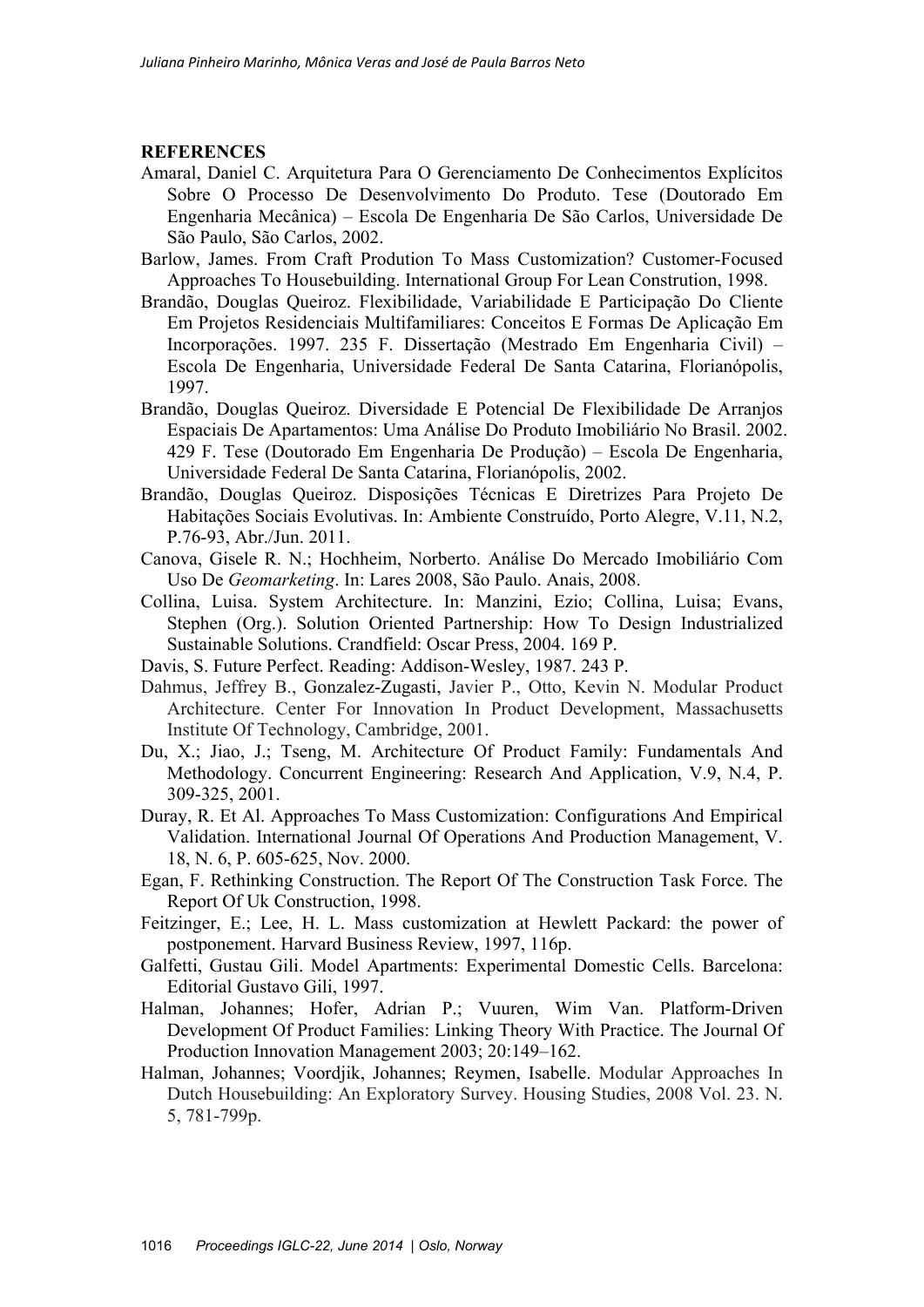- Hofman, Erwin, Halman, Johannes, Ion, Roxana. Variation In Housing Design: Identifying Customer Preferences. Housing Studies, 2008 Vol. 21. N. 6, 929-9
- Hofman, Erwin, Voordijk, Hans, Halman, Johannes. Matching Supply Networks To A Modular Product Architecture In The House-Building Industry, Building Research & Information, 2009, 31-42p.
- Jiao, J.; Ma, Q.; Tseng, M. M. Towards High Value-Added Products And Services: Mass Customization And Beyond. Technovation, Canadá, V. 23, N. 10, P. 809–8
- Koskela, L. Application Of The New Production Philosophy To Construction. Center Of Integrated Facility Engineering, N. 72, 1992.
- Koskela, L. An Exploration Towards A Production Theory And Its Application To Construction. 2000, 296 F. Tese (Doutorado Em Tecnologia) - Technical Research Centre Of Finland, Helsinki, 2000.
- Kotler, Philip. Administração De Marketing: Análise, Planejamento, Implementação E Controle. 5. Ed. São Paulo: Atlas, 1998. 725 P.
- Lampel J.; Mintzberg, H. Customizing Customization. Sloan Management Review, V. 38, N. 1, P. 21-30, Outono 1996.
- Muffatto, M., Roveda, M. Product Architecture And Platforms: A Conceptual Framework. Department Of Industrial Engineering And Management, University Of Padua, Padua, 2002.
- Noguchi, M. The Effect Of The Quality-Oriented Production Approach On The Delivery Of Prefabricated Homes In Japan. *Journal Of Housing And The Built Environment* 18: 353–364, 2003.
- Noguchi, M.; Hernandez-Velasco, C. R. A. Mass Custom Design Approach To Upgrading Conventional Housing Development In México. Habitat International, Vancouver, N. 29, N. 2, P. 325–336, Jun. 2005.
- Pine Ii, B. Joseph. Personalizando Produtos E Serviços: Customização Maciça. São Paulo: Makron Books Do Brasil, 1994. 334 P.
- Porter, M. Competitive Strategy: Techniques For Analyzing Industries And Competitors. New York: Free Press, 1980. 397p.
- Rapp, S.; Collins, T. The Great Marketing Turnaround The Age Of The Individualism And How To Profit From It. Englewood Cliffs, Nj: Prentice-Hall, 1990.
- Rocha, Cecília Gravina Da. A Conceptual Framework For Defining Customisation Strategies In The House – Building Sector. 2011. 222 P. Tese (Doutorado Em Engenharia Civil) – Escola De Engenharia, Universidade Federal Do Rio Grande Do Sul, Porto Alegre, 2011.
- Rocha, Cecília Gravina Da. Formoso, Carlos T.; Santos, Aguinaldo Do. An Overview Of The Customisation Strategies Developed By Four Organisations Of The House-Building Sector. In: 20° Iglc. San Diego, 2012.
- Rocha, C. G., Kemmer, S. L., Meneses, L.; Formoso, C. T. Managing The Information Flow In Customised Apartament Building Projetcs. In: 21° Iglc. Fortaleza, 2013.
- Rozenfeld, H.; Forcellini, F. A.; Amaral, D. C.; Toledo, J., C.; Da Silva, S. L.; Alliprandini, D. H.; Scalice, R.K.. Gestão De Desenvolvimento De Produtos: Uma Referência Para A Melhoria Do Processo. São Paulo: Saraiva, 2006. 542p.